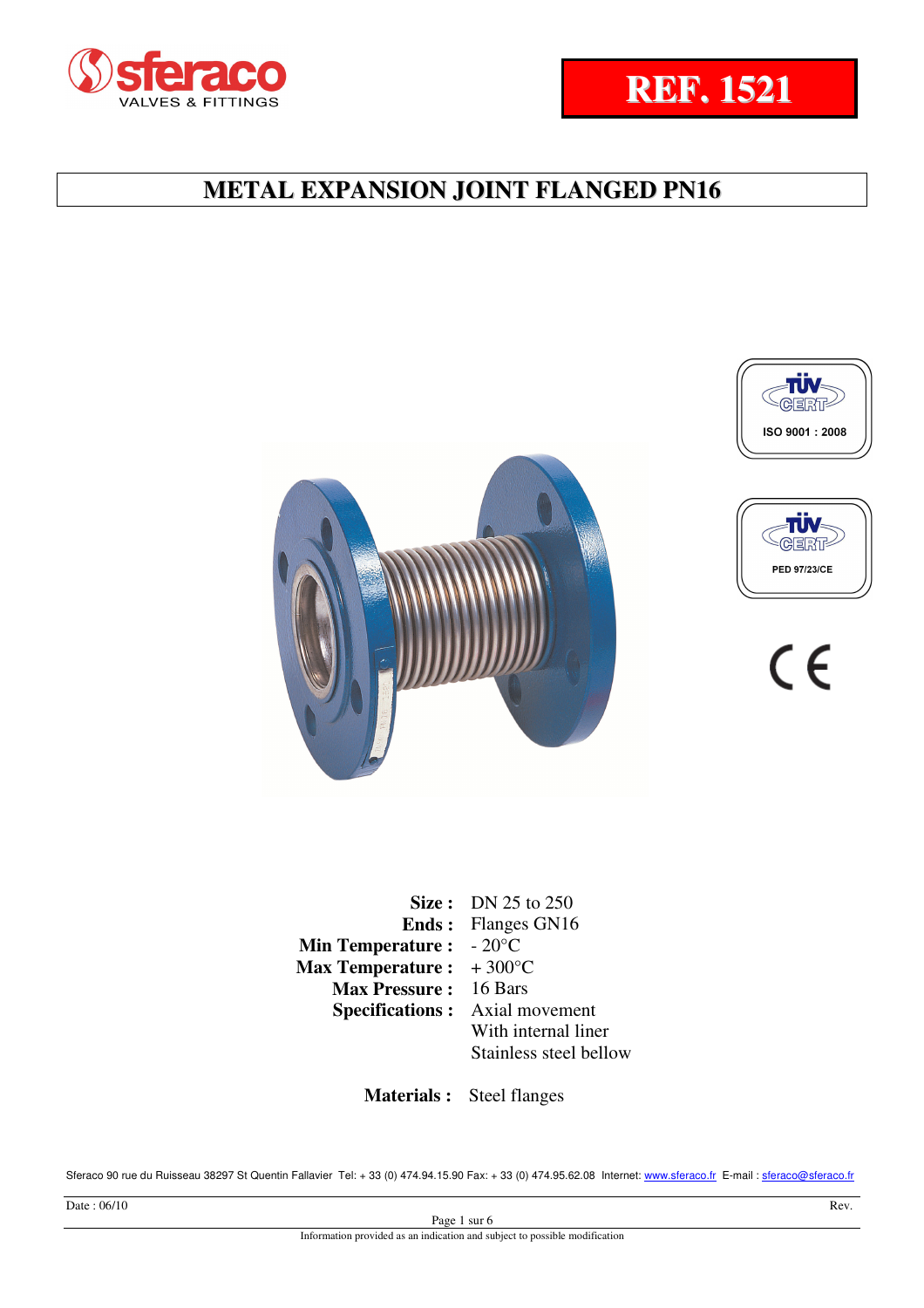



## **SPECIFICATIONS :**

- Axial movement
- Respect the flow direction indicated by the arrow
- Stainless steel bellow
- With internal liner
- Steel flanges GN16 R.F.

## **USE :**

- For common fluids
- Min Temperature Ts : 20 °C
- Max Temperature Ts :+ 300°C
- Max Pressure Ps : 16 bars ( see graph )
- Axial movement only

### **PRESSURE / TEMPERATURE GRAPH ( STEAM EXCLUDED ) :**



## **RANGE :**

• Steel flanges R.F.GN16 from DN25 to DN250

| Date: 06/10                                                                | Rev. |
|----------------------------------------------------------------------------|------|
| Page 2 sur 6                                                               |      |
| Information provided as an indication and subject to possible modification |      |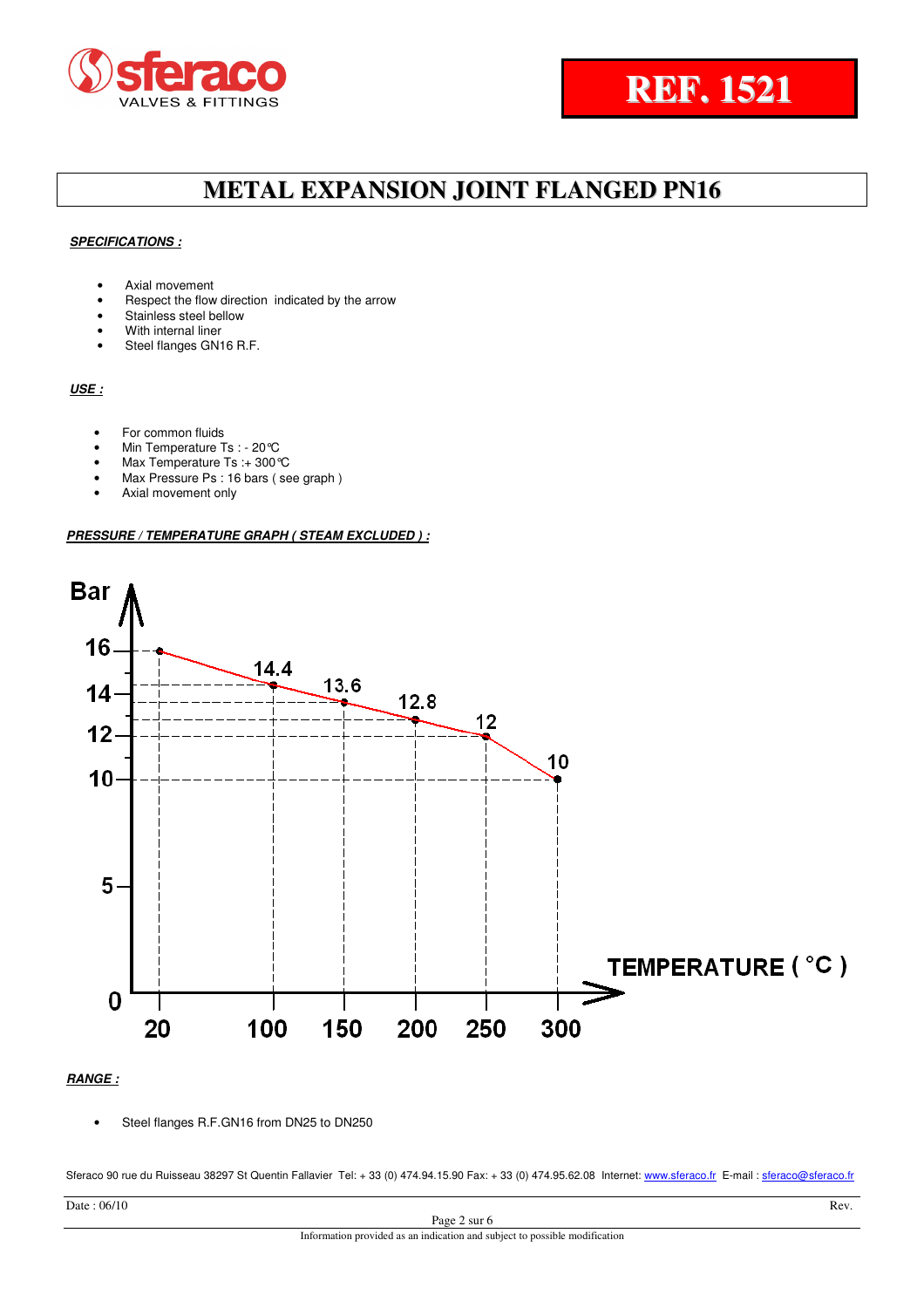



**MATERIALS :**



| <b>Item</b> | <b>Designation</b> | <b>Materials</b> |
|-------------|--------------------|------------------|
|             | Internal liner     | SS 321           |
| 2           | Internal liner     | SS 321           |
| 3           | <b>Bellow</b>      | SS 321           |
| 4           | Flanges            | Steel St 37.2    |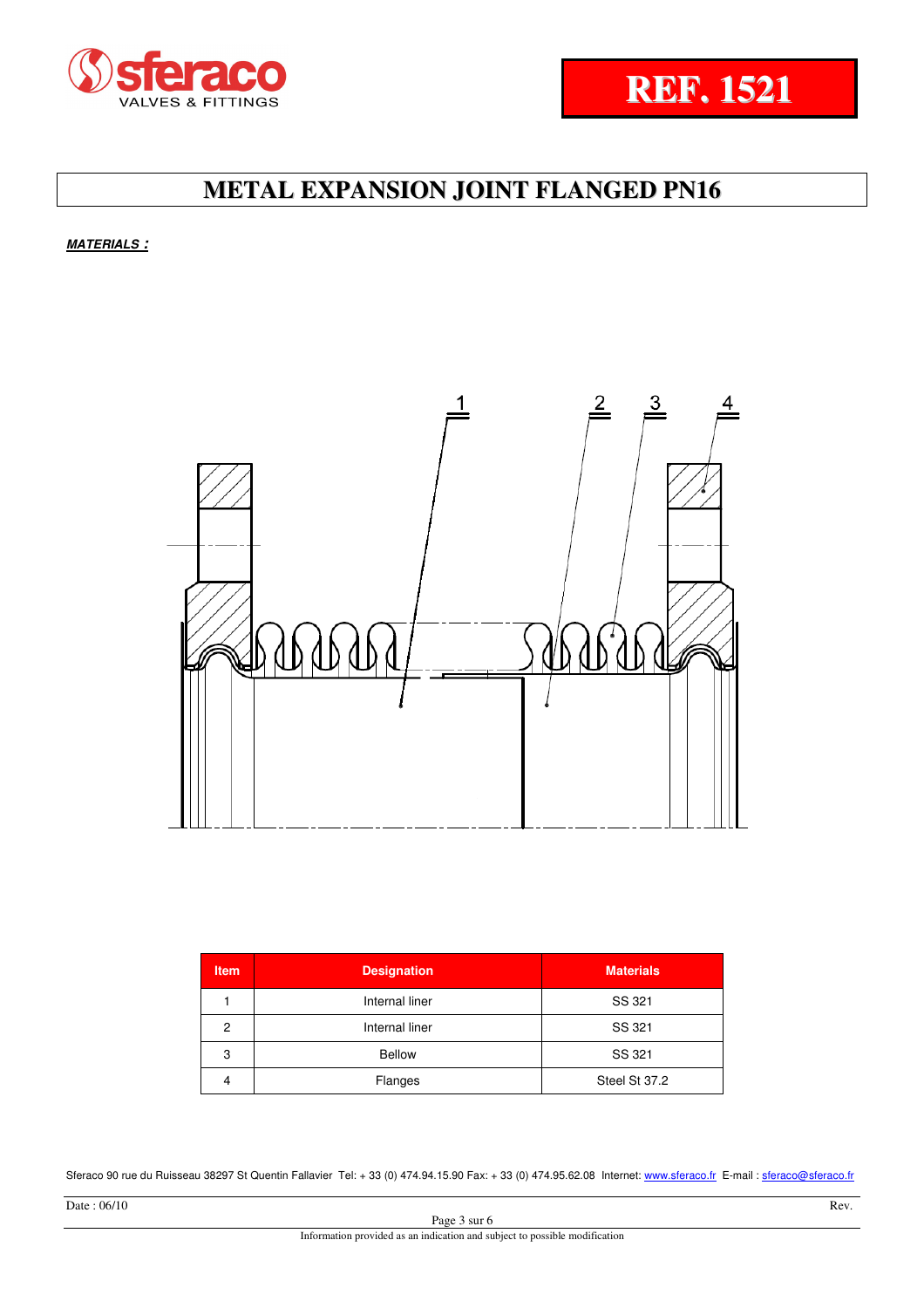



**SIZE ( in mm ) :**



|      | <b>DN</b>         | 25           | 32           | 40   | 50   | 65   | 80   | 100   | 125   | 150   | 200   | 250   |
|------|-------------------|--------------|--------------|------|------|------|------|-------|-------|-------|-------|-------|
|      | L                 | 105          | 105          | 120  | 150  | 140  | 155  | 220   | 190   | 270   | 275   | 285   |
|      | b                 | 16           | 16           | 16   | 18   | 18   | 20   | 20    | 22    | 22    | 24    | 26    |
| Ref. |                   | $\mathbf{2}$ | $\mathbf{2}$ | 3    | 3    | 3    | 3    | 3     | 3     | 3     | 3     | 3     |
|      | Ø do              | 48.2         | 55.6         | 61   | 77   | 96   | 112  | 141   | 165   | 201   | 252   | 325.8 |
| 1521 | Ød1               | 32           | 36           | 41.4 | 53.5 | 70   | 78   | 103.5 | 127.3 | 156   | 207   | 256   |
|      | t                 | 0.3          | 0.3          | 0.3  | 0.4  | 0.4  | 0.5  | 0.6   | 0.6   | 0.6   | 0.8   | 1     |
|      | <b>Waves Nbre</b> | 17           | 17           | 17   | 20   | 16   | 15   | 20    | 16    | 20    | 16    | 14    |
|      | Weight (Kg)       | 2.05         | 3.09         | 3.38 | 4.62 | 5.65 | 7.02 | 8.77  | 11.24 | 15.11 | 21.07 | 31    |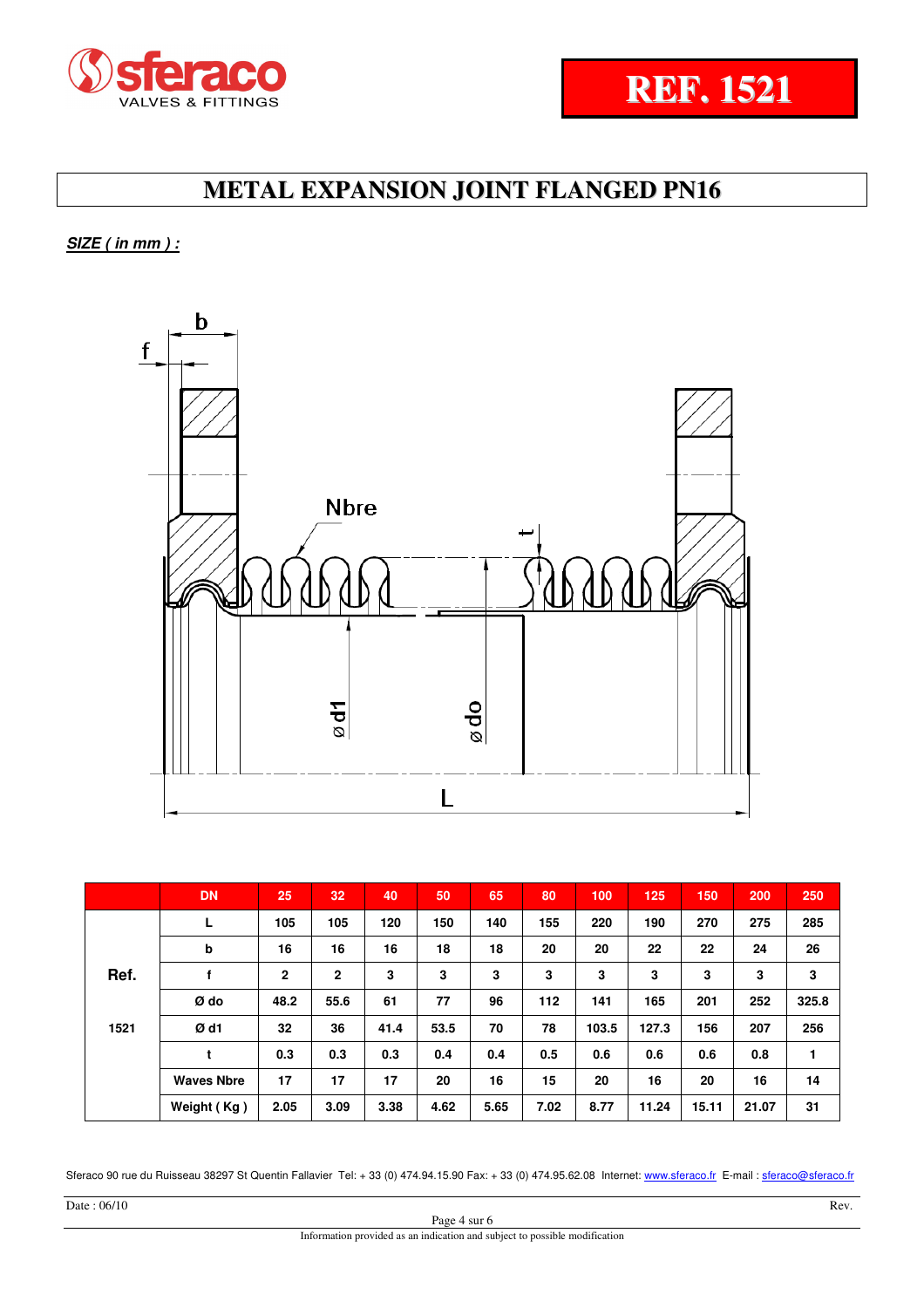



## **MOVEMENTS ( in mm ) :**

| <b>DN</b>         | 25   | 32  | 40       | 50  | 65   | 80  | 100  | 125  | 150 | 200  | 250 |
|-------------------|------|-----|----------|-----|------|-----|------|------|-----|------|-----|
| Axial<br>movement | ± 11 | ±10 | ±13<br>∸ | ±20 | ± 20 | ±25 | ± 32 | ± 33 | ±40 | ± 33 | ±40 |

## **STANDARDS :**

- Fabrication according to ISO 9001 : 2008
- DIRECTIVE 97/23/CE : CE N° 0036 Risk category II
- Flanges R.F. according to EN 1092-2 PN16

**ADVICE :** Our opinion and our advice are not guaranteed and SFERACO shall not be liable for the consequences of damages. The customer must check the right choice of the products with the real service conditions.